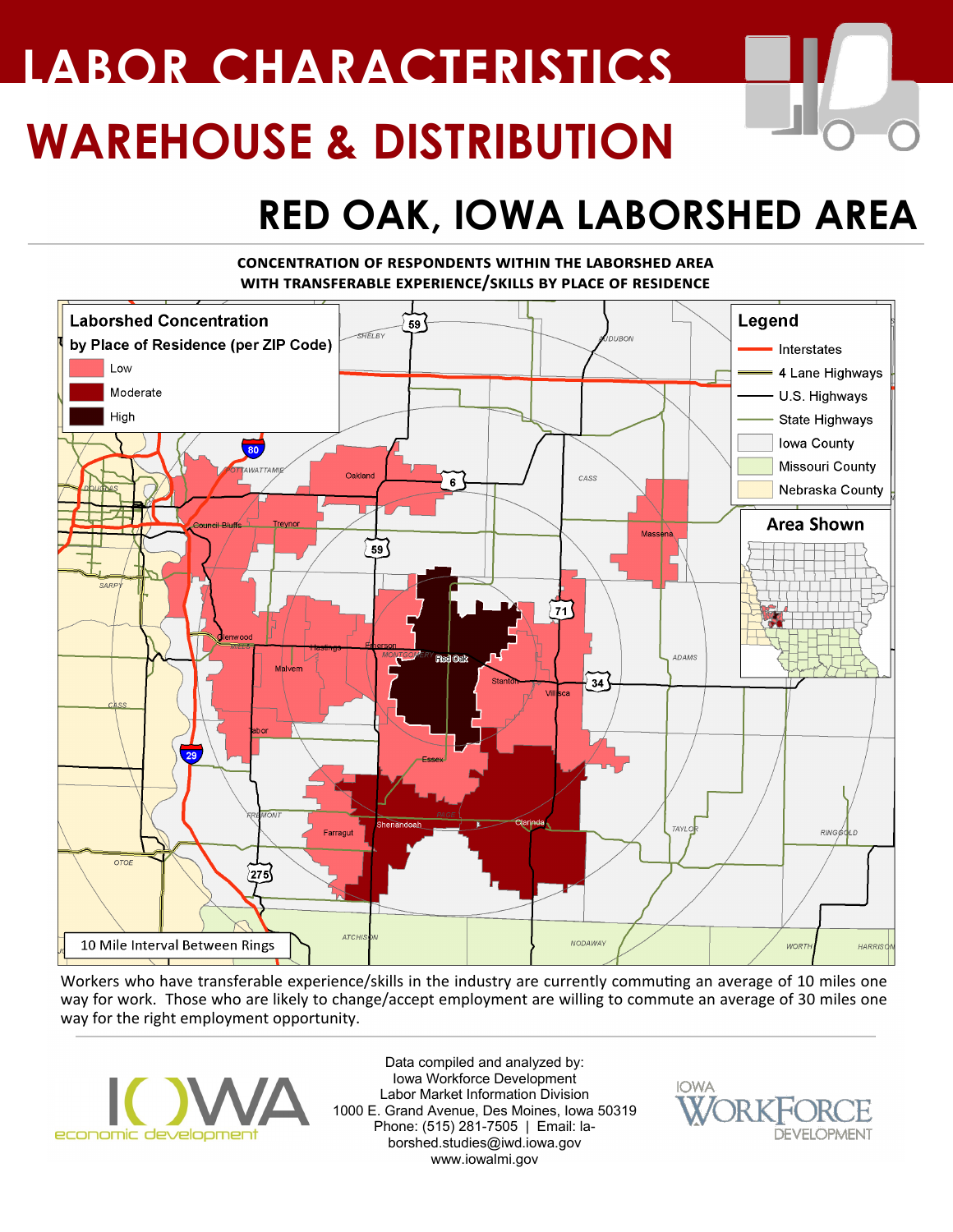# **LABOR CHARACTERISTICS WAREHOUSE & DISTRIBUTION**

#### **estimated available labor per occupational category:**

#### **business operations:**

- General & Operations Managers 153
- Janitors & Cleaners 1,233
- Production, Planning, & Expediting Clerks 154
- Sales Representatives 462
- <sup>D</sup> Shipping, Receiving, & Traffic Clerks 308

#### **production:**

- Supervisors of Production Workers 463
- Installation, Maintenance, & Repair Workers, All Other 617
- Mixing & Blending Machine Operators 155
- Production Workers, All Other 1,234

#### **material movers:**

Health/Medical Insurance, 92.5%

Insurance,

Health/Medical

Pension/Retirement/401k, 75.0%

Dental Coverage, 62.

Pension/Retirement/401k, 75.0%

- □ Heavy & Tractor-Trailer Truck Drivers 1,696
- Industrial Truck & Tractor Operators 156
- Laborers & Freight, Stock, & Material Movers, Hand 618
- Light Truck or Delivery Services Drivers 309

**An estimated total of 7,558 people in the Laborshed area**



*\*Employment status is self-identified by the survey respondent. The unemployment percentage does not reflect the unemployment rate published by the U.S. Bureau of Labor Statistics, which applies a stricter definition.*

#### **employment stats:**

- 71.4% paid an hourly wage
- 81.6% are/were employed full-time
- 12.2% are/were employed part-time
- 6.1% are/were seasonal/temporary

#### □ 12.8% hold two or more jobs

 Currently working an average of 47 hours/week